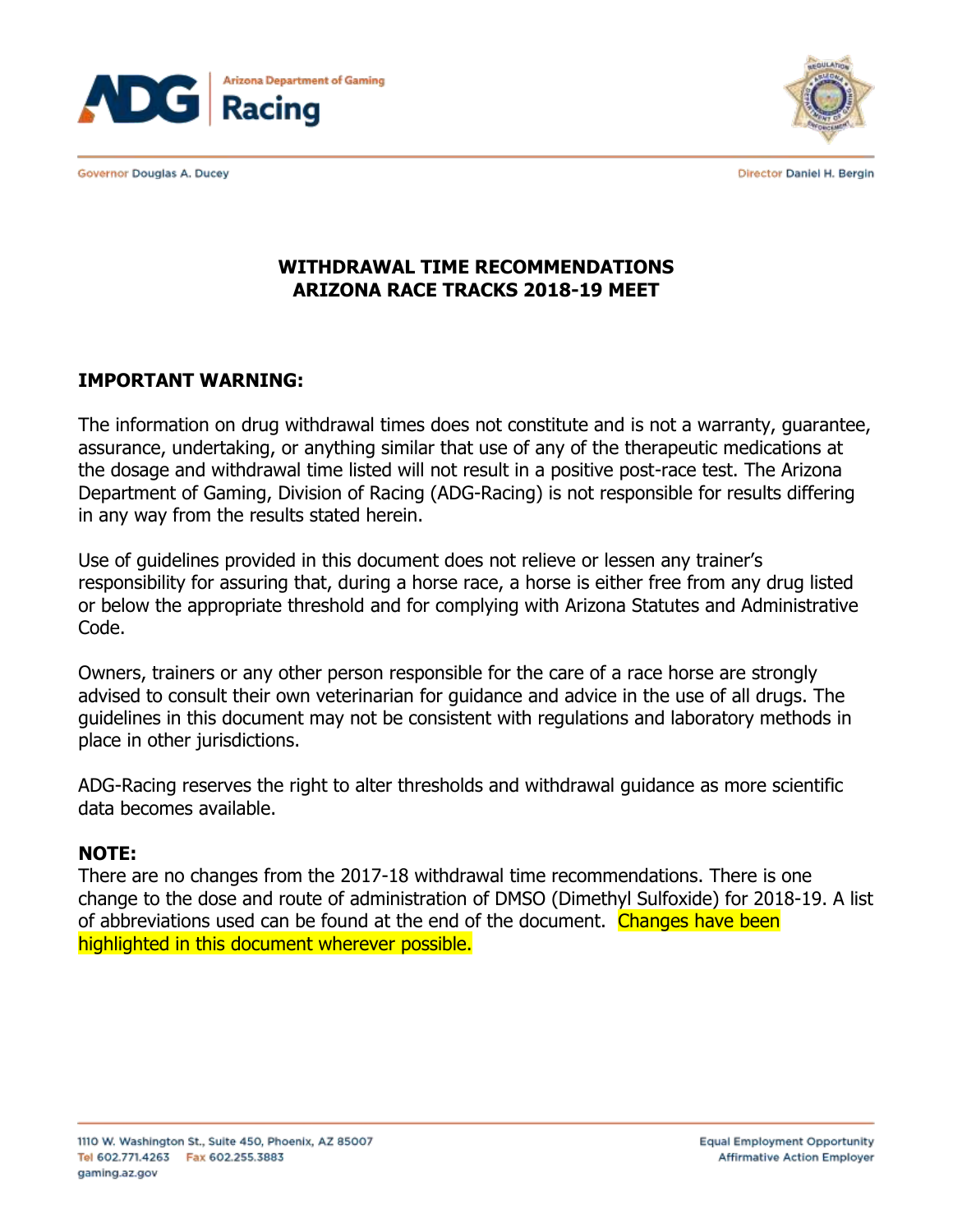### **DRUG LISTING:**

**1. Acepromazine Threshold—10 ng/ml in urine (metabolite) Dose and/or route:** 0.05 mg/kg as a single IV injection **Recommended withdrawal time:** 48 hours **Number of Positive Tests 2017-18—1**

**Note:** Caution should be taken when acepromazine is administered orally for an extended period of time. The drug and metabolites can be detected in the urine after repeated oral administration for as long as 30 days. If a horse requires repeated administration in order to better manage the animal, it is recommended that a sample be obtained and analyzed at the laboratory prior to entry in order to avoid inadvertent positive tests.

RCI Class 3; Penalty Class B.

#### **2. Albuterol Threshold—1 ng/ml in urine Dose and/or route:** 720 micrograms total dose, intranasal only **Recommended withdrawal time:** 72 hours **Number of Positive Tests 2017-18—0**

**Note:** Recent studies have shown that albuterol administered orally to horses is ineffective as a bronchodilator. Administration via this route is not recommended as it serves no therapeutic purpose and carries a substantial risk of exceeding the threshold.

RCI Class 3; Penalty Class B.

## **3. Betamethasone**

### **Threshold—10 pg/ml in serum/plasma**

**Dose and/or route:** IA administration of 9 mg total in one articular space as Sodium Phosphate or Acetate

**Recommended withdrawal time:** 7 days **Number of Positive Tests 2017-18—1**

**Note:** IM administrations are discouraged due to lengthy detection period of weeks or even months.

RCI Class 4; Penalty Class C.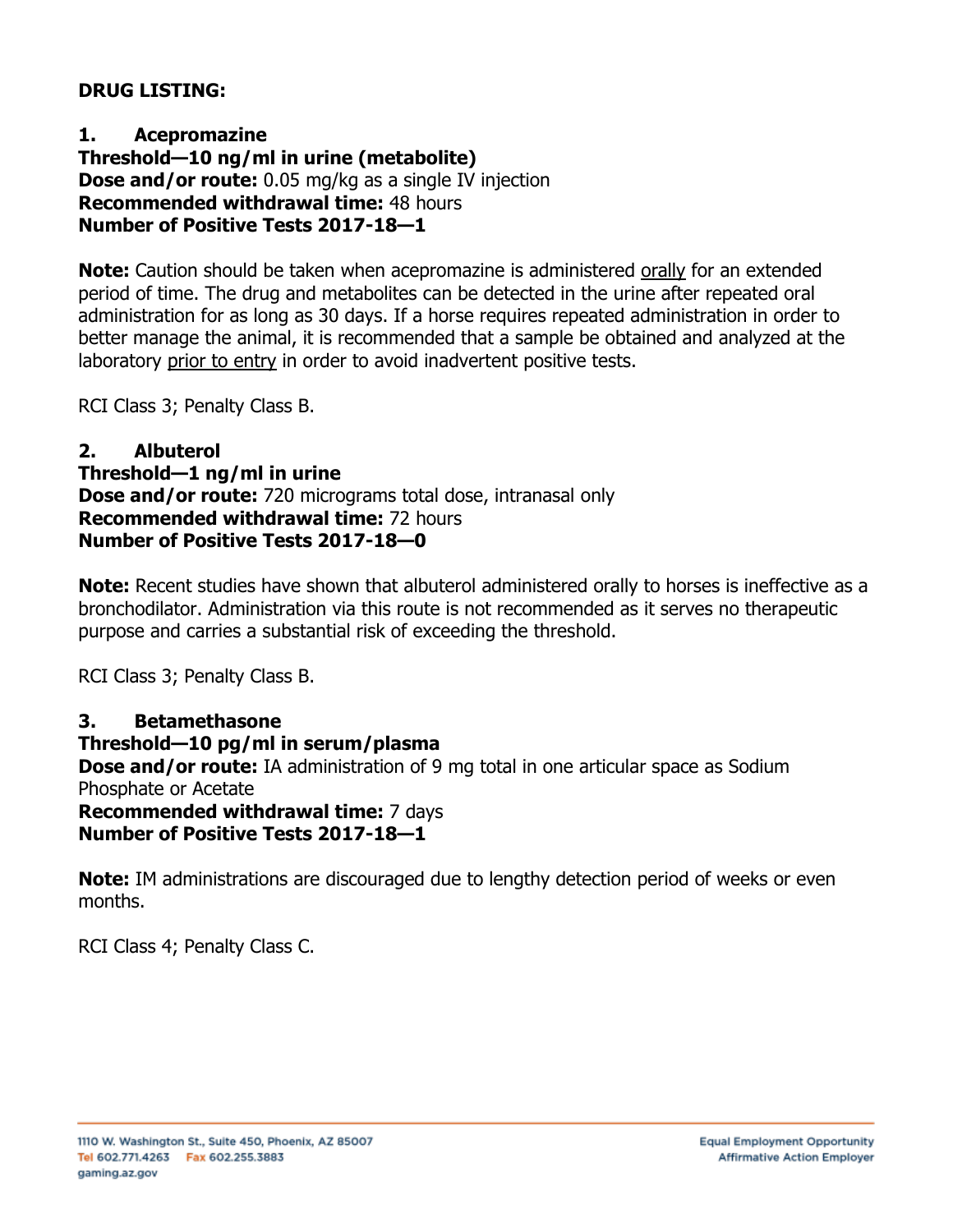### **4. Boldenone**

**Threshold—100 pg/ml in serum/plasma; 15 ng/ml in urine of males other than geldings Dose and/or route:** 500 mg IM (single dose) **Recommended withdrawal time:** 60 days **Number of Positive Tests 2017-18—0**

**Note:** Boldenone has a very long detection period following a single dose. If a horse has been diagnosed with a condition that a veterinarian believes would benefit from the use of this drug it is recommended that the Department veterinarian be notified in order to place the horse on the Vet's list. It is recommended that only Equipoise® be used as compounded and generic formulations often have significant variability in absorption.

RCI Class 3; Penalty Class B.

#### **5. Butorphanol Threshold—2 ng/ml in serum/plasma; 300ng/ml in urine Dose and/or route:** 0.1 mg/kg (tartrate) IV as a single dose **Recommended withdrawal time:** 48 hours **Number of Positive Tests 2017-18—0**

**Note:** Single IV dose of butorphanol as Torbugesic<sup>®</sup> at 0.1mg/kg.

RCI Class 3; Penalty Class B.

## **6. Cetirizine**

**Threshold—6 ng/ml in serum/plasma Dose and/or route:** 0.4 mg/kg PO BID for 5 doses **Recommended withdrawal time:** 48 hours **Number of Positive Tests 2017-18—0**

**Note:** Do not administer avermectin drugs including ivermectin within 48 hours of a race if the horse has been administered cetirizine as it carries an increased risk of a cetirizine threshold violation.

RCI Class 4; Penalty Class C.

## **7. Cimetidine**

**Threshold—400 ng/ml in serum/plasma Dose and/or route:** 20mg/kg PO BID for 7 doses **Recommended withdrawal time:** 24 hours **Number of Positive Tests 2017-18—0**

RCI Class 5; Penalty Class D.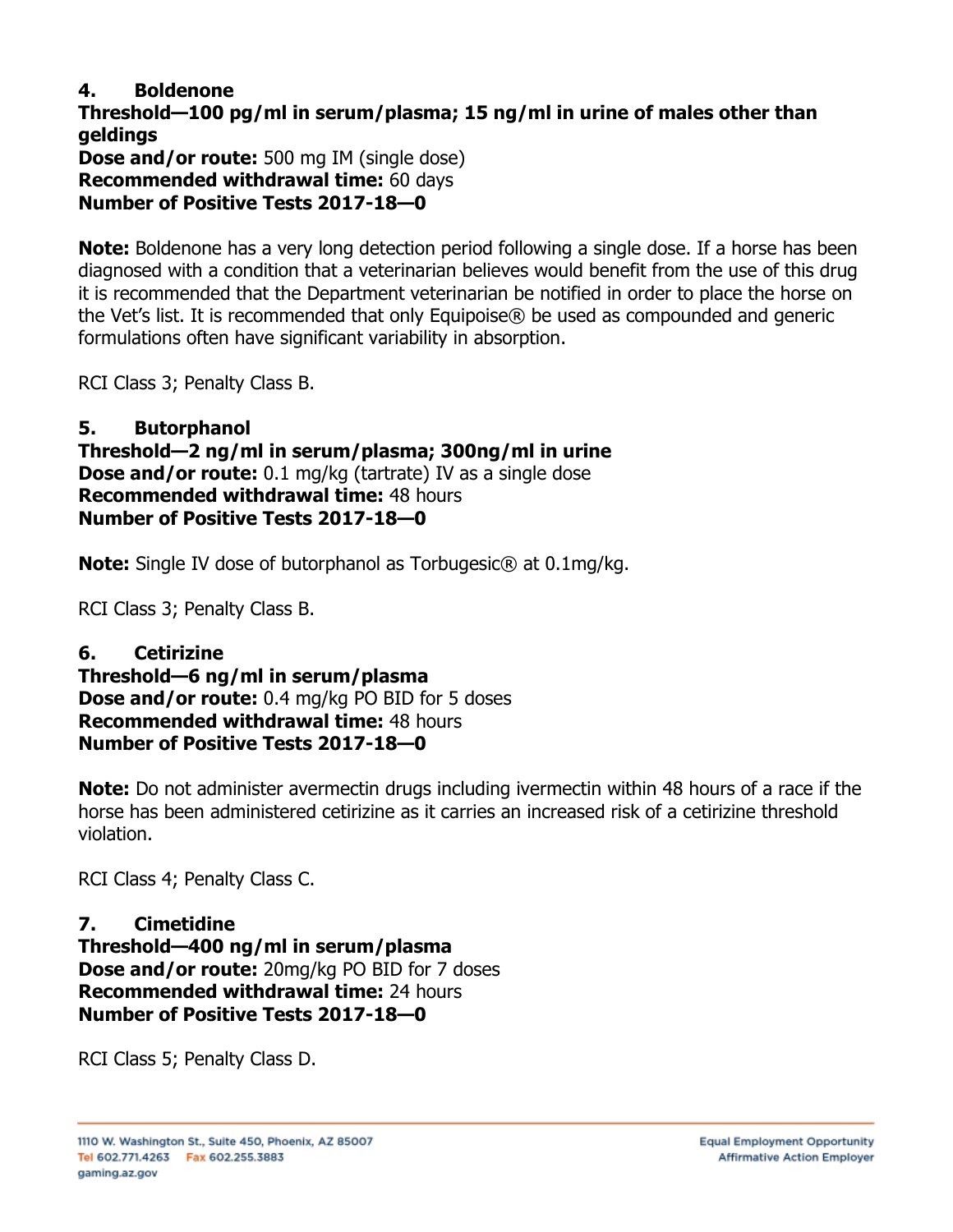### **8. Clenbuterol Threshold—Level of detection in serum/plasma; 140 pg/ml in urine Dose and/or route:** 0.8 mcg/kg PO BID maximum 30 days **Recommended withdrawal time:** 14 days **Number of Positive Tests 2017-18—3**

**Note:** For Quarter Horses, the threshold is level of detection in any permitted biological sample. Clenbuterol is a prohibited substance in Quarter Horses and other breeds racing with Quarter Horses. It is recommended that only Ventipulmin® be administered to horses in training. Other sources of clenbuterol are likely to have significant variations in mcg/ml strength and the withdrawal recommendation for these products cannot be reliably estimated. Doses higher than 1.6 mcg/kg are not recommended and it should be noted that high doses of clenbuterol carry significant toxicity risks to the horse.

RCI Class 3; Penalty Class B.

#### **9. Dantrolene Threshold—100 pg/ml in serum/plasma Dose and/or route:** 500 mg total dose PO **Recommended withdrawal time:** 48 hours **Number of Positive Tests 2017-18—0**

**Note:** Oral administration of 500 mg of dantrolene as paste (compounding pharmacy) or capsule formulation (Proctor and Gamble)

RCI Class 4; Penalty Class C.

#### **10. Detomidine Threshold—1ng/ml plasma; 2ng/ml urine Dose and/or route:** single IV dose of Domosedan® of 5 mg **Recommended withdrawal time: 48** hours **Number of Positive Tests 2017-18—0**

RCI Class 3; Penalty Class B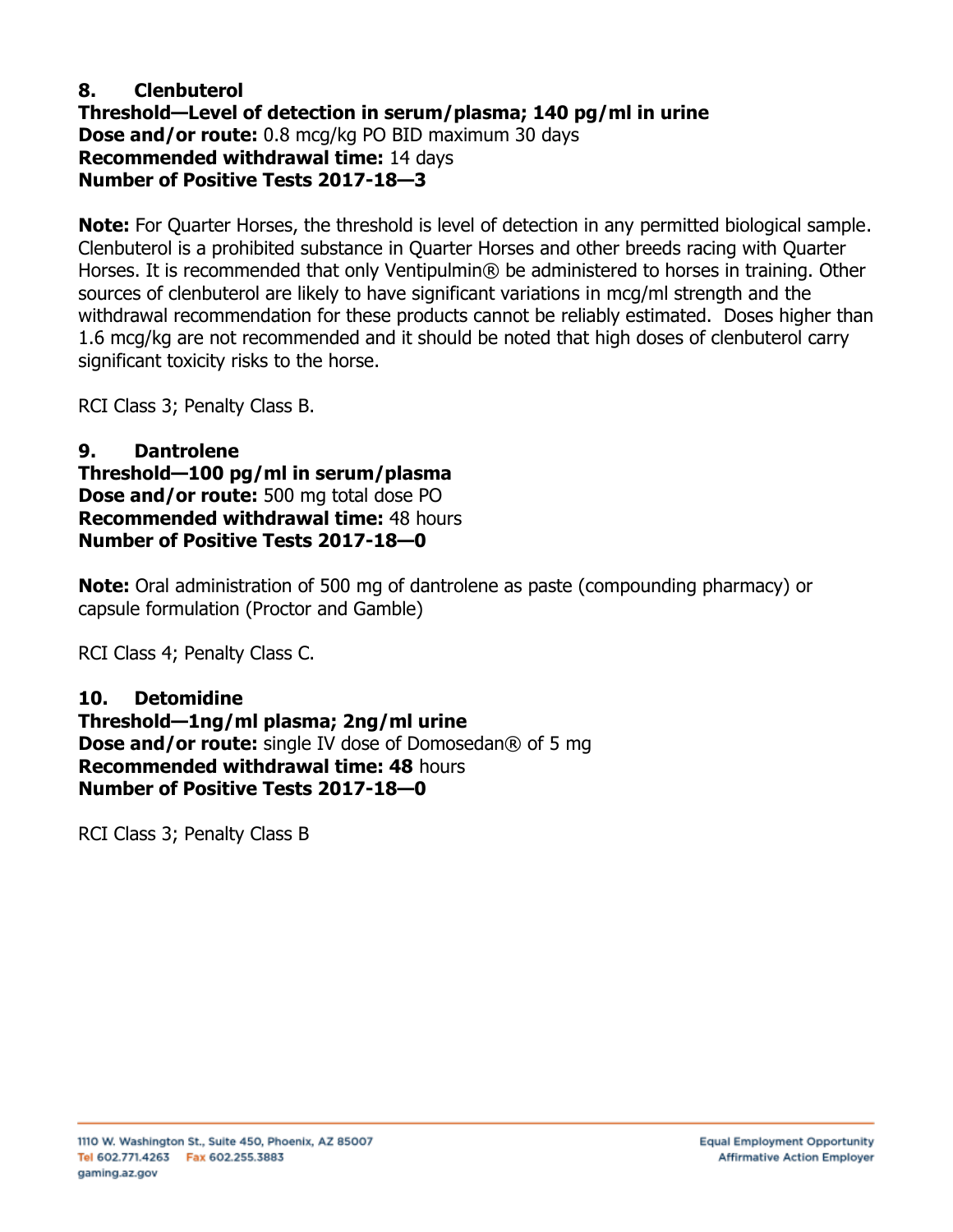## **11. Dexamethasone**

# **Threshold—5 pg/ml in serum/plasma**

**Dose and/or route:** IM and IV administration of dexamethasone sodium phosphate, or oral administration of dexamethasone. At 0.05 mg/kg regardless of route.

**Recommended withdrawal time:** 72 hours

# **Number of Positive Tests 2017-18—5**

**Note:** Be exceptionally careful when administering dexamethasone orally as powder form in packets. The recommended withdrawal for oral administrations is a minimum of 72 hours but you may wish to consider adding time depending on the length of administration.

RCI Class 4; Penalty Class C.

# **12. Diclofenac**

**Threshold—5 ng/ml in serum/plasma Dose and/or route:** 180 mg topically BID X 5 days (5" ribbon of Surpass® to one site) **Recommended withdrawal time:** 48 hours **Number of Positive Tests 2017-18—0**

RCI Class 4; Penalty Class C.

**13. DMSO (Dimethyl Sulfoxide) Threshold—10 mcg/ml in serum/plasma Dose and/or route:** Up to two ounces topically only **Recommended withdrawal time:** 48 hours **Number of Positive Tests 2017-18—0**

**Note:** The stewards will be notified of any horse entering the paddock smelling of DMSO and it will be considered grounds for selection of the horse for post-race testing. Evidence of administration of DMSO by the oral or intravenous routes on race day will be considered an aggravating factor in the consideration of the penalty for a positive test.

RCI Class 4; Penalty Class C.

# **14. Firocoxib**

**Threshold—**20 ng/ml in serum/plasma **Dose and/or route:** 0.1 mg/kg PO SID X 4 days **Recommended withdrawal time:** 14 days **Number of Positive Tests 2017-18—0** 

**Note:** Withdrawal time studies have not been done for the injectable formulation. If Firocoxib injectable is used, a blood test prior to entry is recommended.

RCI Class 4; Penalty Class C.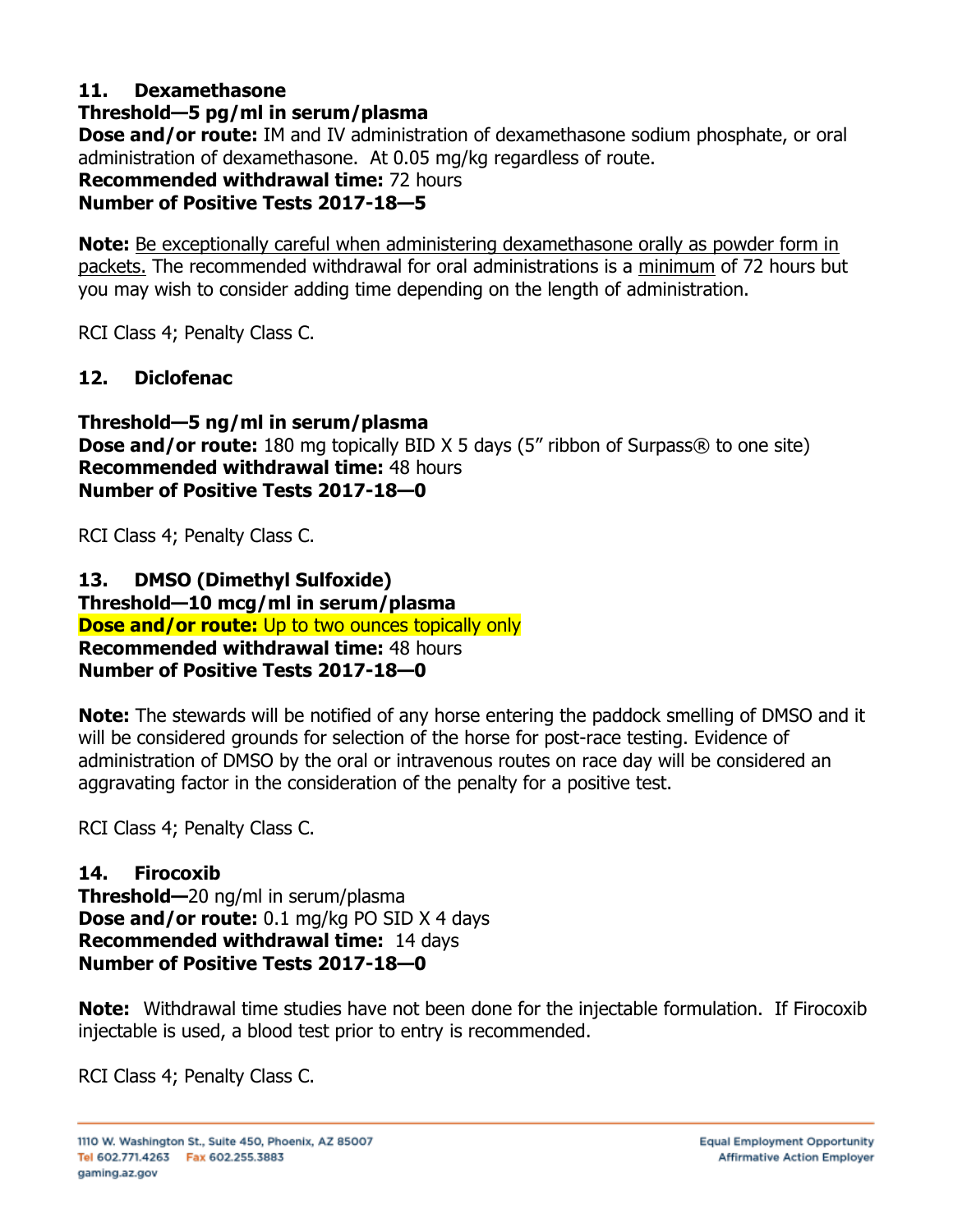### **15. Flunixin Threshold—**20 ng/ml in serum/plasma **Dose and/or route:** 1.1 mg/kg IV (single dose) **Recommended withdrawal time:** 24 hours **Number of Positive Tests 2017-18—5**

**Note:** Flunixin administered IM, SQ or orally may result in positive tests due to slower absorption in the horse. Oral administration of paste formulations is not recommended. ADG-Racing rules do not allow "stacking" of NSAIDS.

RCI Class 4; Penalty Class C.

**16. Furosemide Threshold—**100 ng/ml in serum or plasma **Dose and/or route:** 150-500 mg IV (single dose) **Recommended withdrawal time:** 4 hours **Number of Positive Tests 2017-18—2**

**Note:** Splitting the dose between IV and IM or "topping off" within the four hour time limit will result in overages of the threshold. These practices should be discontinued.

**REMINDER:** Best Practices for Test Barn Operations published by the Racing Medication and Testing Consortium and National Thoroughbred Racing Association states that post-race blood should be drawn from the opposite side of Lasix (Furosemide) administration. Post-race blood samples are drawn from the **LEFT** side. Lasix should be injected on the **RIGHT** side. If this isn't possible, the lower left jugular vein may be used and this administration should be noted on the Lasix card. This prevents the risk of confounding test results.

# **17. Glycopyrrolate**

**Threshold—3 pg/ml in serum or plasma Dose and/or route:** 1 mg IV (single dose) **Recommended withdrawal time:** 48 hours **Number of Positive Tests 2017-18—0**

RCI Class 3; Penalty Class B

# **18. Guaifenesin**

**Threshold—12 ng/ml in serum or plasma Dose and/or route:** 2 g PO BID for 5 doses **Recommended withdrawal time:** 48 hours **Number of Positive Tests 2017-18—0**

RCI Class 4; Penalty Class C.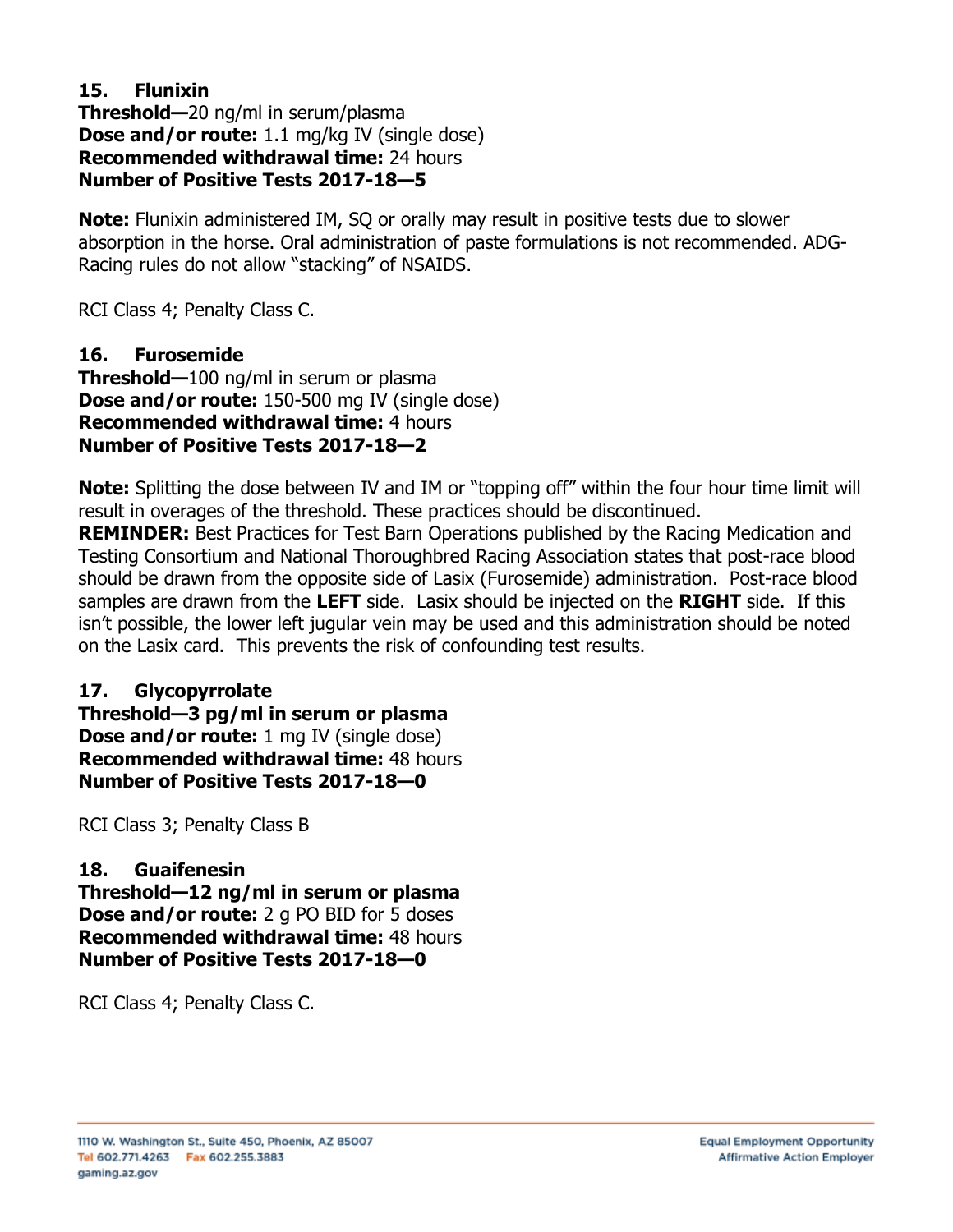### **19. Isoflupredone Threshold—100 pg/ml in serum or plasma Dose and/or route:** 10 mg total dose SQ, or 20 mg total dose in one articular space **Recommended withdrawal time:** 7 days **Number of Positive Tests 2017-18—0**

RCI Class 4; Penalty Class C.

**20. Ketoprofen Threshold—10 ng/ml in serum or plasma Dose and/or route:** 2.2 mg/kg IV (single dose) **Recommended withdrawal time:** 24 hours **Number of Positive Tests 2017-18—0**

**Note:** ADG-Racing rules do not allow "stacking" of NSAIDS.

RCI Class 4; Penalty Class C.

**21. Lidocaine Threshold—20 pg/ml in serum or plasma Dose and/or route:** 200 mg (total dose) SQ **Recommended withdrawal time:** 72 hours **Number of Positive Tests 2017-18—0**

RCI Class 2; Penalty Class B.

**22. Mepivacaine Threshold— level of detection in serum or plasma, 10 ng/ml in urine Dose and/or route:** 0.07 mg/kg SQ (single injection, distal limb) **Recommended withdrawal time:** 72 hours **Number of Positive Tests 2017-18—0**

RCI Class 2; Penalty Class B.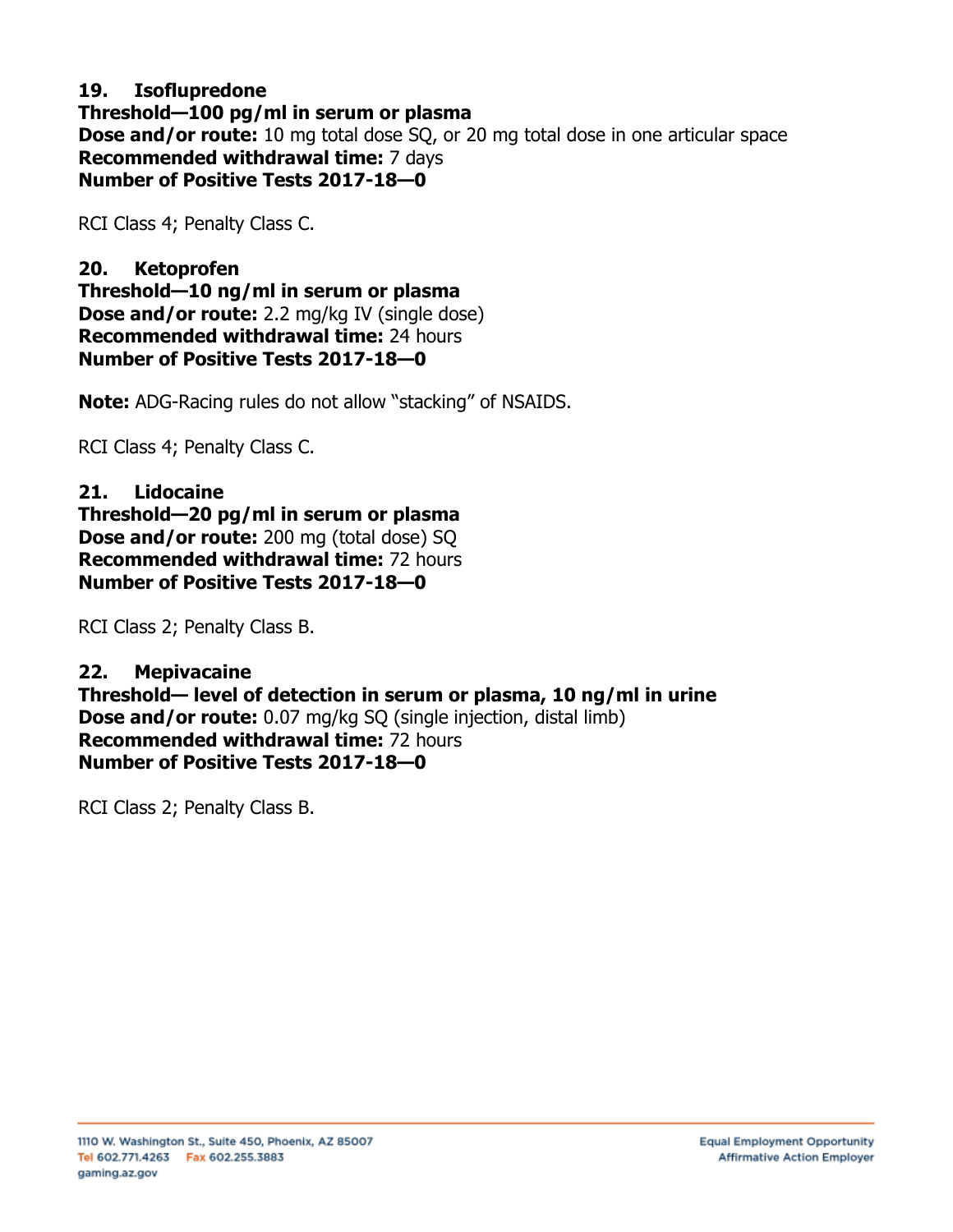### **23. Methocarbamol Threshold—1 ng/ml in serum or plasma Dose and/or route:** 15 mg/kg IV as Robaxin® (single dose) or 5 grams orally **Recommended withdrawal time:** 48 hours **Number of Positive Tests 2017-18—0**

**Note:** Caution is urged when methocarbamol and phenylbutazone are administered together. It appears that phenylbutazone slows the elimination of methocarbamol from the blood and may result in unintentionally exceeding the methocarbamol threshold. There is no specific guidance but a suggestion of adding a minimum of 48 hours, to the recommended withdrawal time for methocarbamol when administering concurrently with phenylbutazone. Additionally, be cautious when administering methocarbamol by the oral route. Based on a small study performed by the Racing Medication and Testing Consortium, a withdrawal time of at least 72 hours is recommended when methocarbamol is administered orally especially in repeated doses.

RCI Class 4; Penalty Class C.

### **24. Methylprednisolone Threshold—100 pg/ml in serum or plasma Dose and/or route:** 100 mg IA (total dose) (single joint) **Recommended withdrawal time:** 21 days **Number of Positive Tests 2017-18—0**

**Note:** At the 100 mg experimental dose, the safe time for administration to meet the 100 pg/ml threshold was 21 days. A 7-day withdrawal guideline anticipates that protocols vary and a smaller dose may be utilized which may allow plasma concentrations to fall below the threshold more quickly. Anecdotal information suggests that the elimination period may be longer when joint spaces in rear limbs are injected. Much longer withdrawal times (up to 30 days) should be considered when multiple joints are injected. Intramuscular administration may result in serum threshold overages for weeks or even months.

RCI Class 4; Penalty Class C.

# **25. Nandrolone**

**Threshold—100 pg/ml in serum or plasma (fillies, mares, geldings); 500 pg/ml (intact males); 1 ng/ml in urine (all) Dose and/or route:** 200 mg IM (single dose) **Recommended withdrawal time:** 60 days **Number of Positive Tests 2017-18—0**

**Note:** If a horse has been diagnosed with a condition that a veterinarian believes would benefit from the use of this drug it is recommended that the Department veterinarian be notified in order to place the horse on the Vet's list.

RCI Class 3; Penalty Class B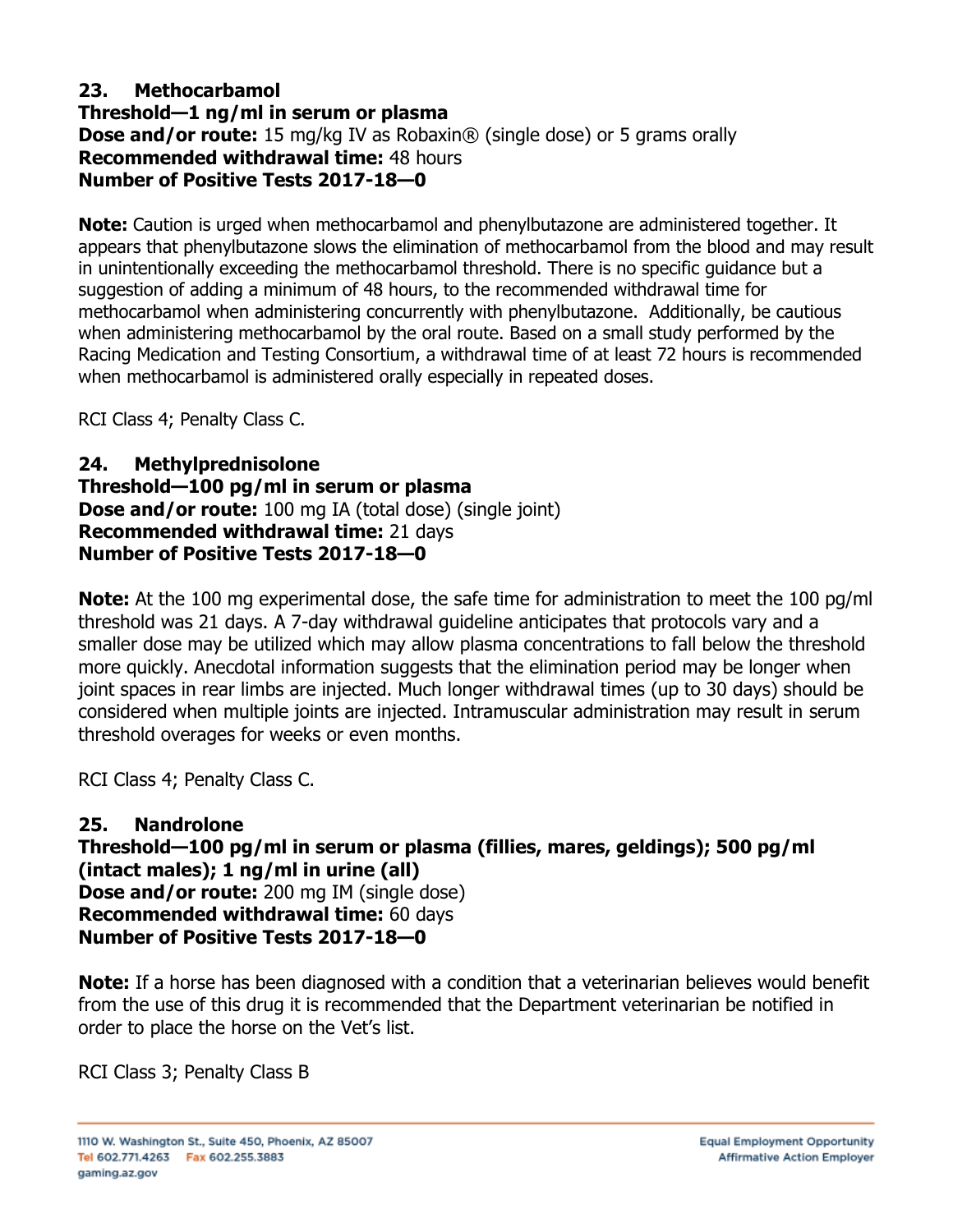#### **26. Omeprazole Threshold—10 ng/ml in serum or plasma Dose and/or route:** 2.2 gm PO SID for 4 doses **Recommended withdrawal time:** 24 hours **Number of Positive Tests 2017-18—0**

**Note:** It is recommended that only Gastrogard® be used as it was the medication used in the research to establish thresholds, and the compounded and generic formulations often have significant variability in absorption.

RCI Class 5; Penalty Class D

**27. Phenylbutazone Threshold—5 mcg/ml in serum or plasma Dose and/or route:** 2 grams IV (single dose) **Recommended withdrawal time:** 24 hours **Number of Positive Tests 2017-18—8**

**Note:** ADG-Racing rules do not allow "stacking" of NSAIDS. If phenylbutazone is being administered orally during training it recommended that final dose be administered no closer than 72 hours prior to the race.

RCI Class 4; Penalty Class C.

**28. Prednisolone Threshold—1 ng/ml in serum or plasma Dose and/or route:** 1 mg/kg PO **Recommended withdrawal time:** 48 hours **Number of Positive Tests 2017-18—0**

RCI Class 4; Penalty Class C.

**29. Procaine Penicillin G Threshold—25 ng/ml in urine (procaine) Dose and/or route:** 22,000 IU/kg IM BID X 5 days **Recommended withdrawal time:** 15 days **Number of Positive Tests 2017-18—0**

**Note:** Administration must be reported to the ADG-Racing veterinarian.

RCI Class 3; Penalty Class B.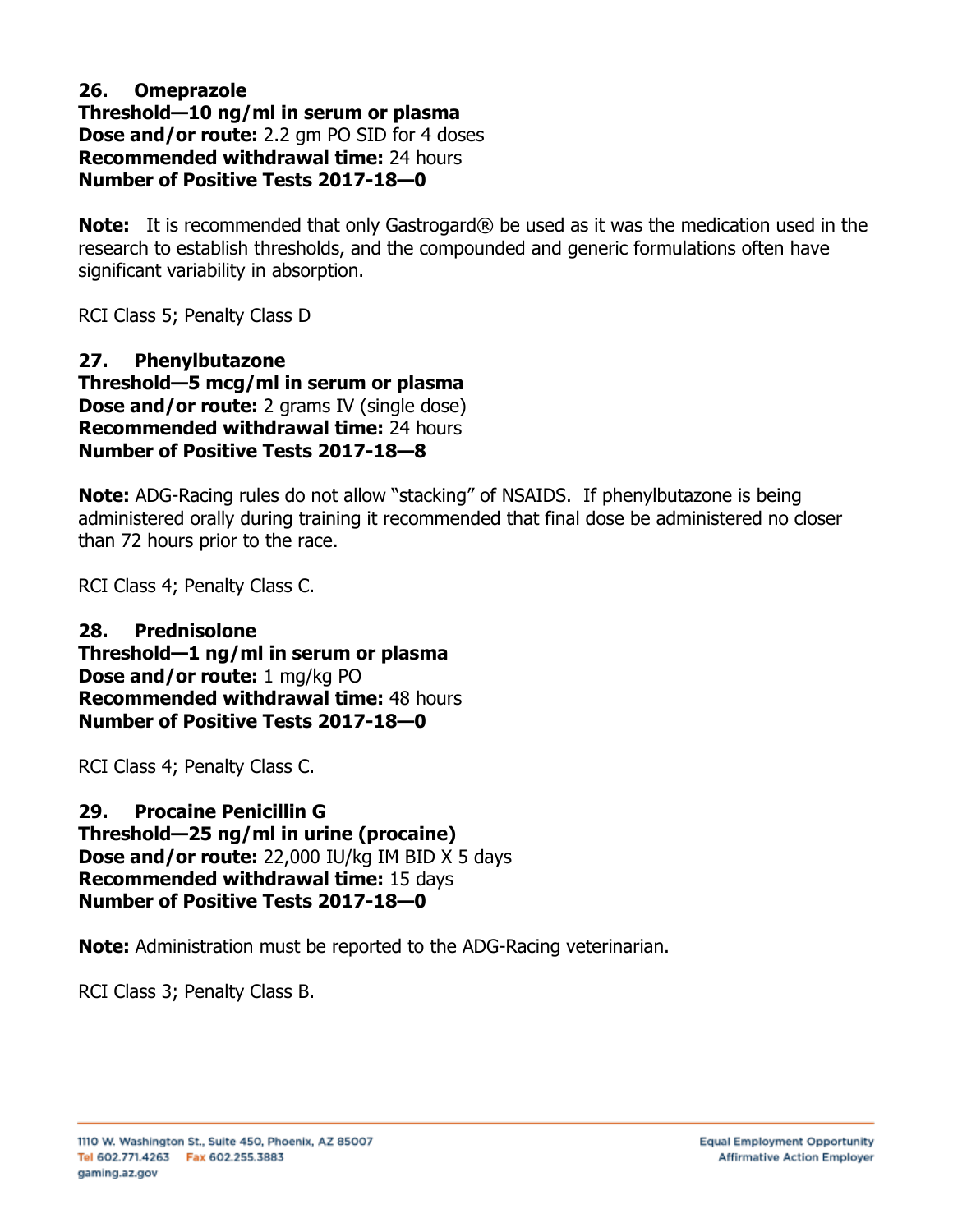### **30. Ranitidine Threshold—40 ng/ml in serum or plasma Dose and/or route:** 8mg/kg PO BID for 7 doses **Recommended withdrawal time:** 24 hours **Number of Positive Tests 2017-18—4**

RCI Class 5; Penalty Class D

### **31. Stanozolol Threshold—100 pg/ml in serum or plasma; 1 ng/ml in urine Dose and/or route:** 0.55 mg/kg IM (single dose) **Recommended withdrawal time:** 30 days **Number of Positive Tests 2017-18—0**

**Note:** If a horse has been diagnosed with a condition that a veterinarian believes would benefit from the use of this drug it is recommended that the Department veterinarian be notified in order to place the horse on the Vet's list.

RCI Class 3; Penalty Class B.

#### **32. Testosterone Threshold—100 pg/ml in serum or plasma (fillies, mares, geldings); 2 ng/ml in serum or plasma (intact males); 20 ng/ml in urine (geldings); 55 ng/ml in urine (fillies and mares) Dose and/or route:** 75 mg IM (single dose) **Recommended withdrawal time:** 30 days **Number of Positive Tests 2017-18—0**

**Note:** If a horse has been diagnosed with a condition that a veterinarian believes would benefit from the use of this drug it is recommended that the Department veterinarian be notified in order to place the horse on the Vet's list.

RCI Class 3; Penalty Class B.